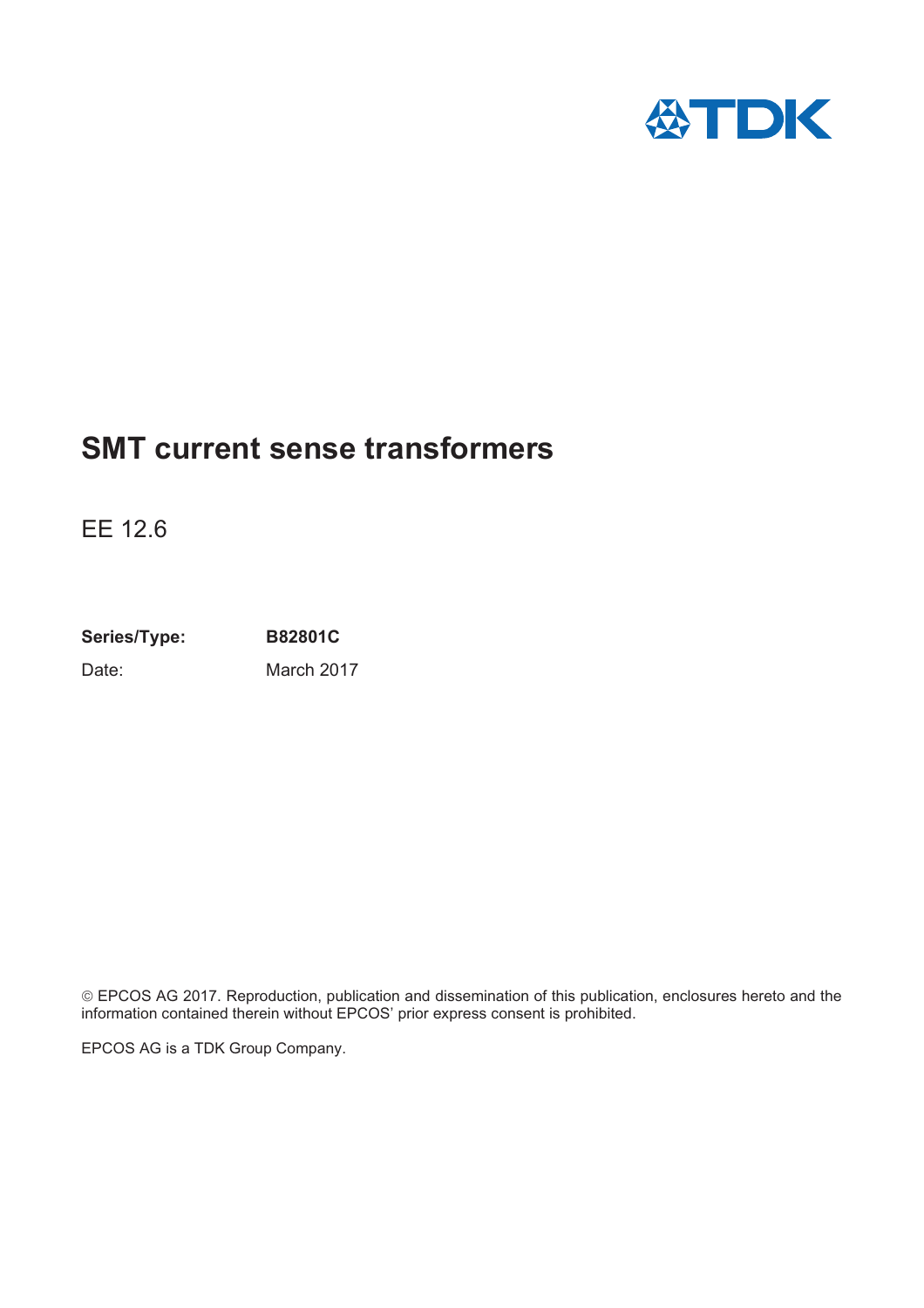### **SMT current sense transformers B82801C**

### **Application**

- Switching power supplies
- Feedback control
- Overload sensing
- Load drop/shut down detection

#### **Features**

- Very low DC resistance
- Different turns ratios
- Small package
- Other pinning on request
- RoHS compatible

#### **Marking**

Middle block of ordering code

### **Delivery mode and packing units**

- 32 mm blister tape, 330 mm  $\emptyset$  reel
- Carton packaging
- Packing units: 200 pcs./reel;
- 800 pcs./carton



#### Please read *Cautions and warnings* and *Important notes* at the end of this document.

**EE12.6**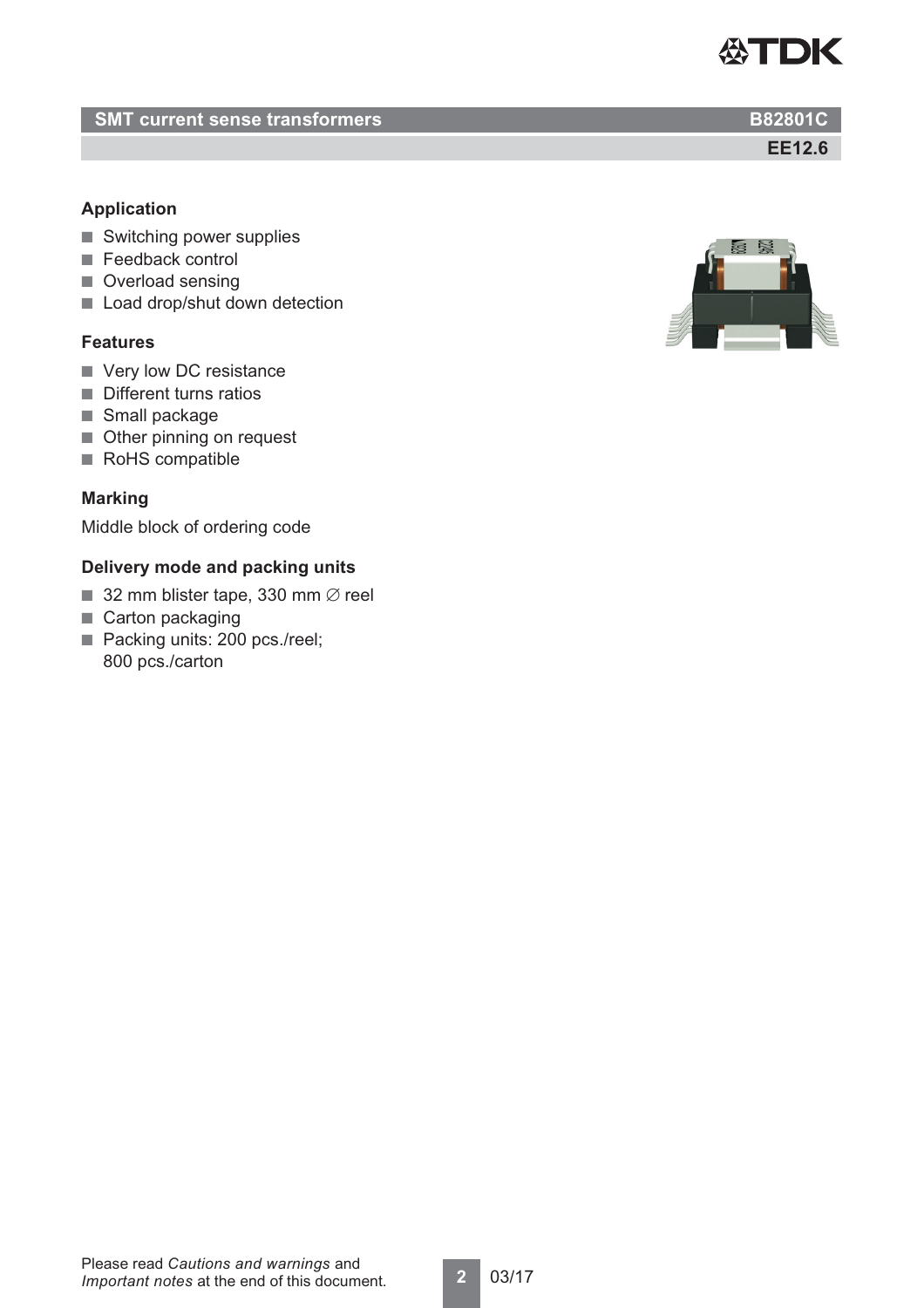**EE12.6**

### **Dimensional drawing**



Recommanded PCB Layout (Top View)



Dimensions in mm

14.22max.

Lol

 $0.15$ 

14.48max

 $-10.0$ max

٩,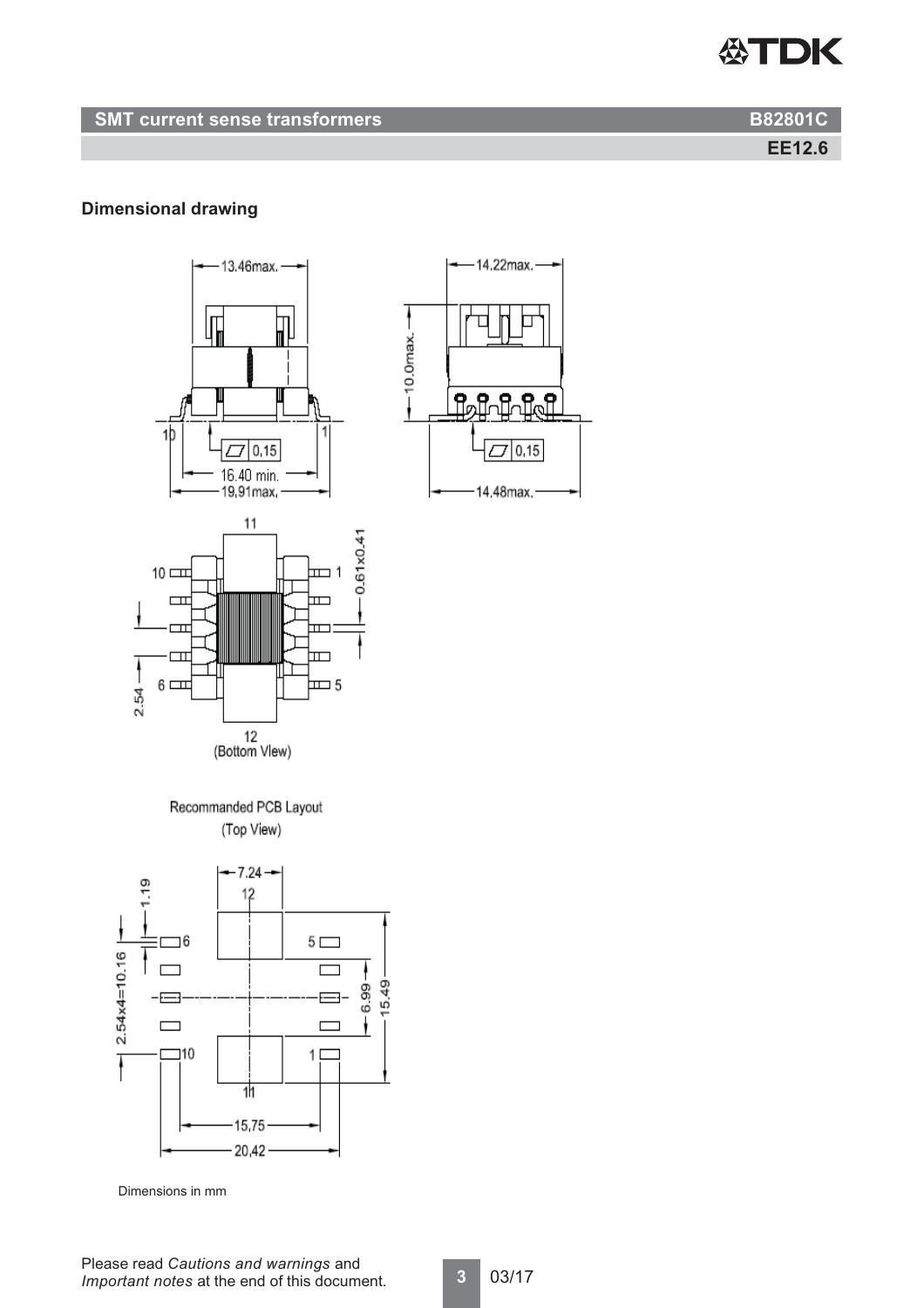**EE12.6**

### **Application circuit and pinning**



### **Technical data and measuring conditions**

| Frequency range                | 50  500 kHz                                                                                                                                           |
|--------------------------------|-------------------------------------------------------------------------------------------------------------------------------------------------------|
| Hi-pot                         | 1500 V AC, 50 Hz, 2 s (winding to winding)                                                                                                            |
| Inductance $L(2-4)$            | 100 kHz, 100 mV, @ +25 °C                                                                                                                             |
| DC resistance $R_{\text{max}}$ | Measured at +25 °C (specified per winding)                                                                                                            |
| Sensed current                 | The max. primary current of 40 A causes approx. +40 °C<br>temperature rise                                                                            |
| Solderability                  | $\geq$ 99.9 Sn, lead-free. Or<br>Sn96.5Ag3.0Cu0.5: $+(245 \pm 5)$ °C, (3 $\pm$ 0.3) s<br>Wetting of soldering area $\geq 95\%$<br>(to IEC 60068-2-58) |
| Resistance to soldering heat   | +(260 $\pm$ 5) °C, (10 $\pm$ 1 s) to IEC 60068-2-58                                                                                                   |
| Storage conditions             | $-20$ °C $\ldots$ +40 °C, $\leq$ 75% RH                                                                                                               |
| Operating temperature range    | $-40$ °C $\ldots$ +125 °C                                                                                                                             |
| Weight                         | Approx. 4.8 g                                                                                                                                         |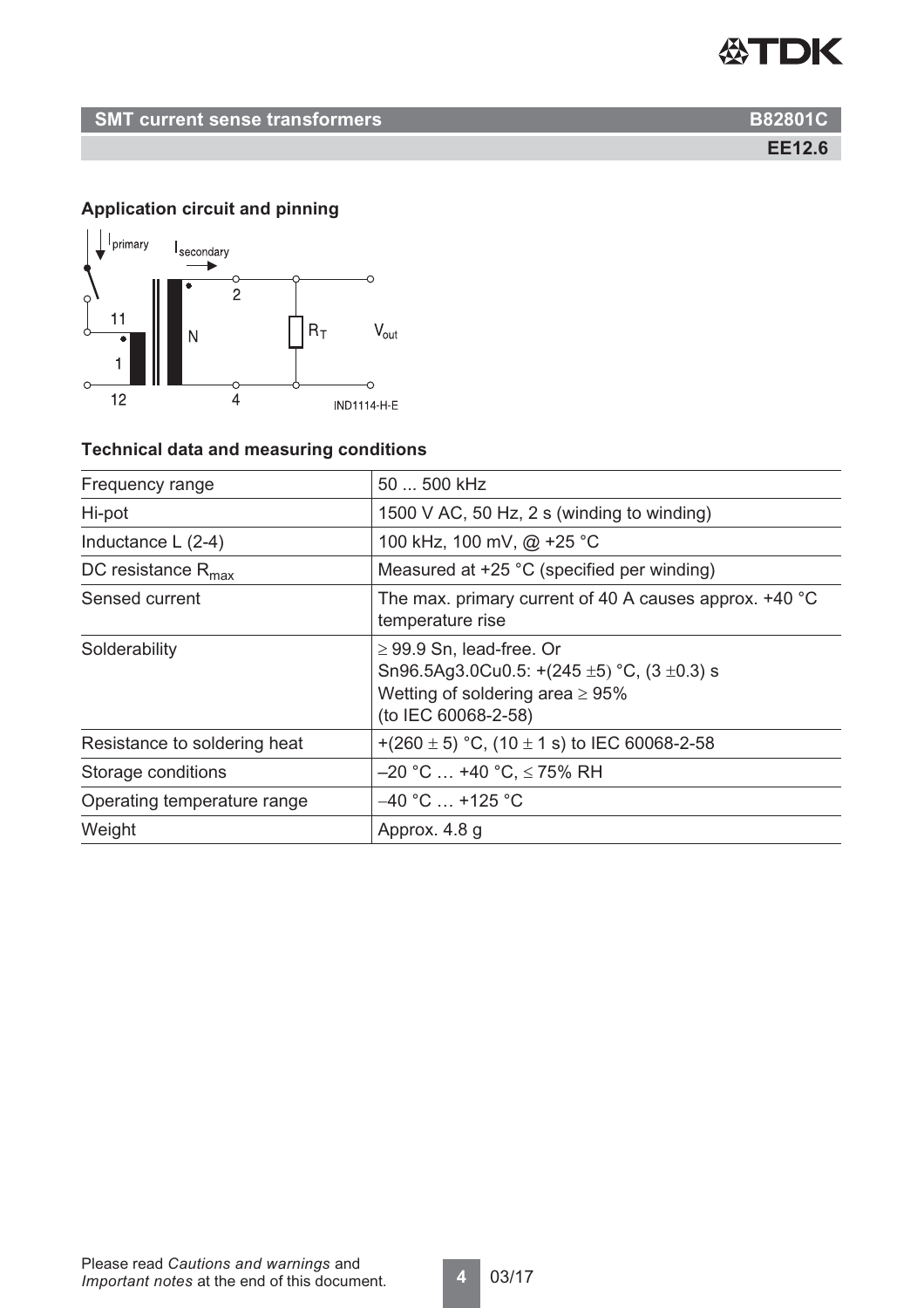### **EE12.6**

$$
B_{max} = \frac{V_{sense, max} \cdot \delta_{max}}{n_s \cdot A_e \cdot f_{osc}}
$$

### **With:**

| $B_{\text{max}}$                                                 | Maximum magnetic flux density in the ferrite core of the current sense transformer |  |  |
|------------------------------------------------------------------|------------------------------------------------------------------------------------|--|--|
| $V_{\text{sense,max}}$                                           | Maximum output voltage of the measurement signal                                   |  |  |
| $\delta_{\text{max}}$                                            | Maximum duty cycle                                                                 |  |  |
| $n_{\rm s}$                                                      | Number of turns of the secondary winding of the current sense transformer          |  |  |
| $A_{\rho}$                                                       | Effective magnetic area of the ferrite core                                        |  |  |
| $f_{\rm osc}$                                                    | Operating frequency of the switching operator IC                                   |  |  |
| Typical value for $A_e$ : 12.4 x 10 <sup>-6</sup> m <sup>2</sup> |                                                                                    |  |  |

Typical  $B_{\text{max}}$ : 200 mT

$$
R_{T} = \frac{V_{\text{sense, max}} \cdot n_{s}}{I_{\text{prim, max}}}
$$

#### **With:**

| $R_{\text{T}}$        | Resistance of burden resistor                                            |
|-----------------------|--------------------------------------------------------------------------|
|                       | V <sub>sense, max</sub> Maximum output voltage of the measurement signal |
| $n_{\rm s}$           | Number of turns on the secondary side of the CT                          |
| $I_{\text{prim,max}}$ | Maximum primary current (peak current)                                   |

### **Characteristics and ordering codes**

| $L_{\text{min}}$ | Turns ratio | DC resistance<br>$R_{\text{max}}$ (m $\Omega$ ) |           | Voltage-<br>time product | Recomm.<br>$R_{\tau}$ | Ordering code   |
|------------------|-------------|-------------------------------------------------|-----------|--------------------------|-----------------------|-----------------|
| mH               | $N_p : N_s$ | primary                                         | secondary | $V \cdot \mu s$          | Ω                     |                 |
| 1.4              | 1:50        | 0.28                                            | 400       | 124                      | 50                    | B82801C0145A050 |
| 5.6              | 1:100       | 0.28                                            | 1000      | 248                      | 100                   | B82801C0565A100 |
| 12.6             | 1:150       | 0.28                                            | 2200      | 372                      | 150                   | B82801C1265A150 |
| 22.4             | 1:200       | 0.28                                            | 2900      | 496                      | 200                   | B82801C2245A200 |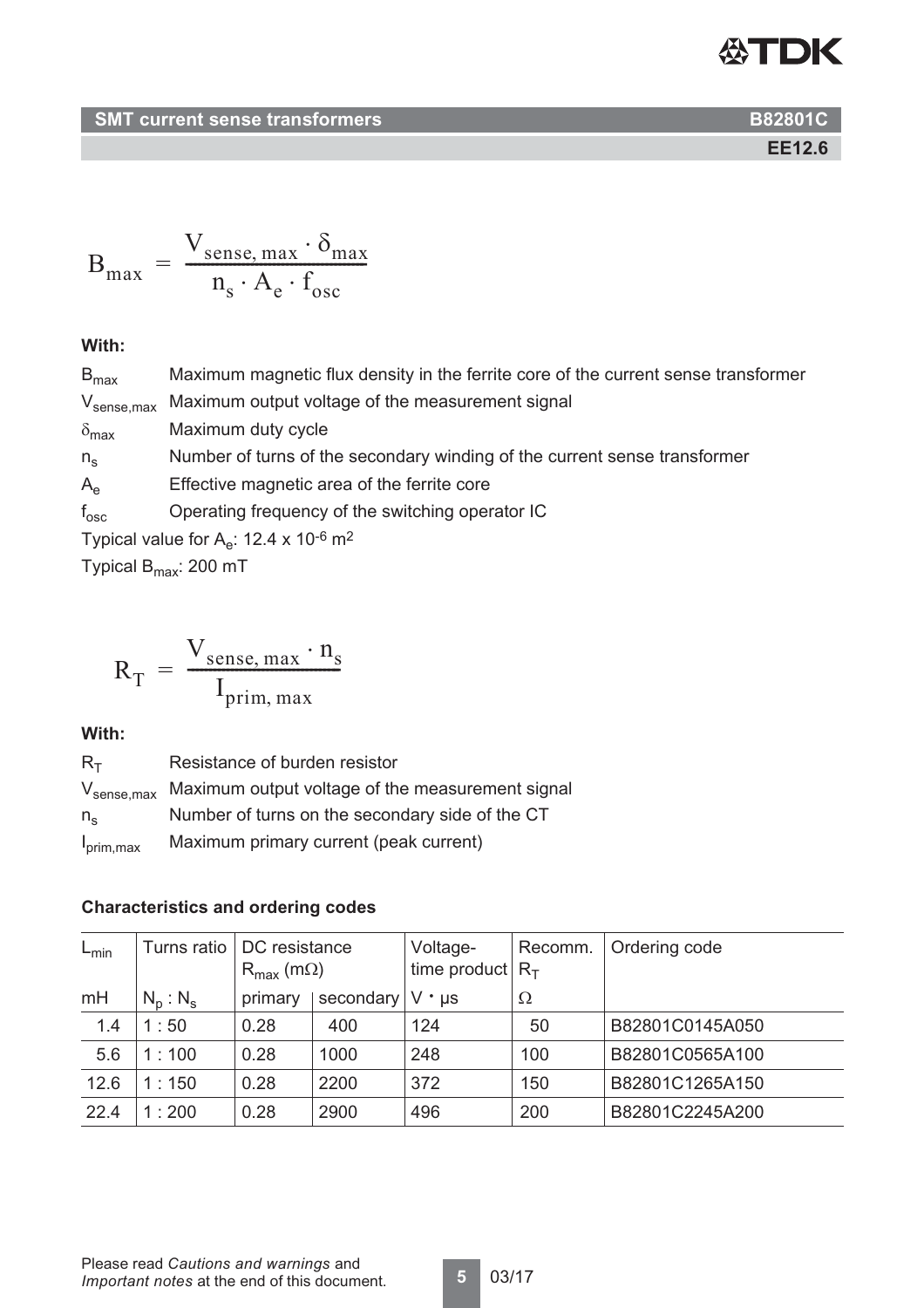

**EE12.6**

### **Taping and packing**

### **Blister tape**



Dimensions in mm

### **Reel**

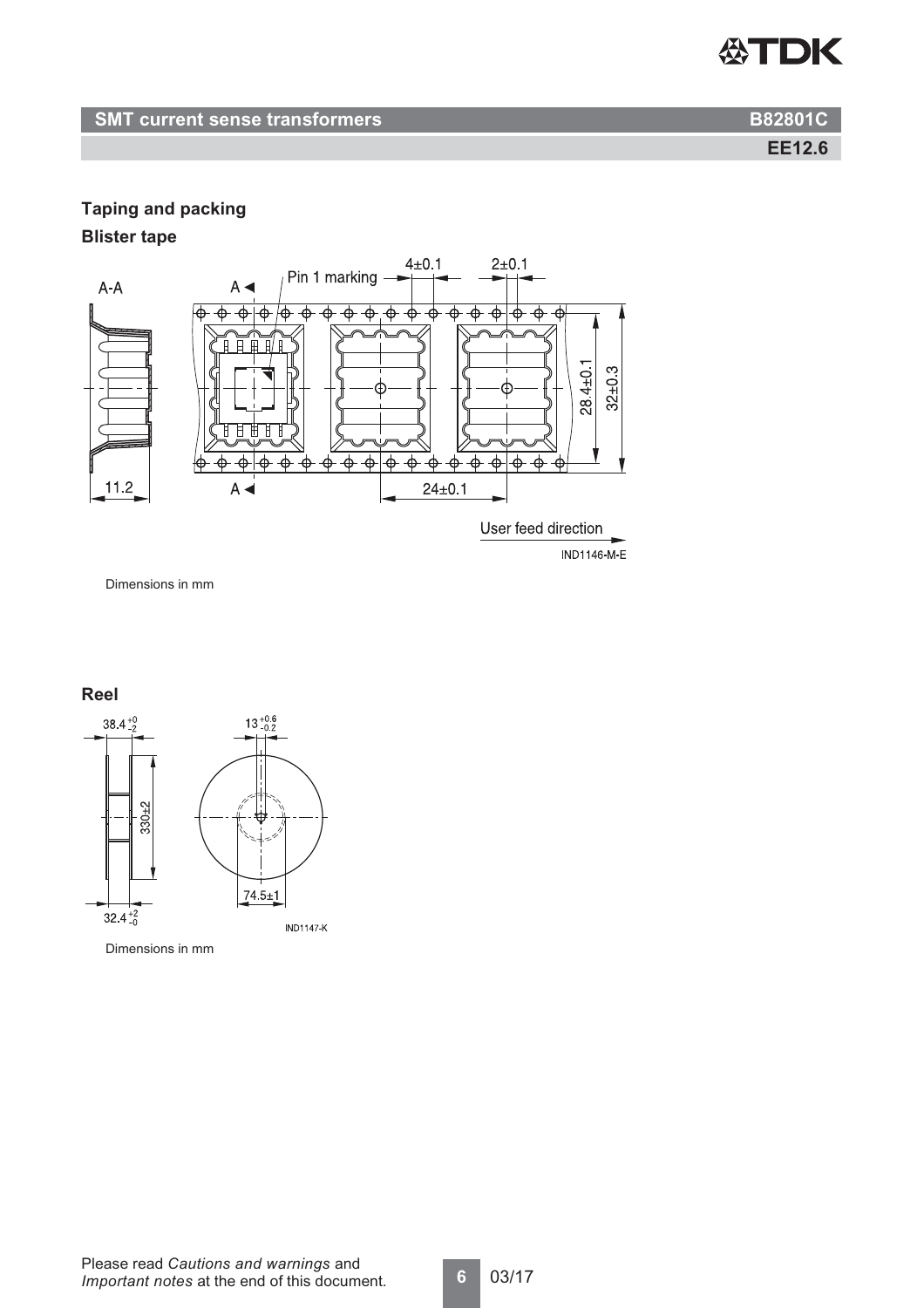| <b>SMT current sense transformers</b> | <b>B82801C</b> |
|---------------------------------------|----------------|
|                                       | <b>EE12.6</b>  |

### **Recommended reflow soldering curve**



|              | $\sqrt{2}$<br>- |                              | <u> 14</u>   |     |      |      |
|--------------|-----------------|------------------------------|--------------|-----|------|------|
| $\circ$<br>◡ | $\circ$<br>◡    | $\circ$<br>ັ                 | $\circ$<br>◡ | sec | sec  | sec  |
| 150          | 200             | $\bigcap$ $\bigcap$<br>$-11$ | 245          | 110 | $90$ | 2040 |

Max. time from +25 °C to T: 300 seconds Max. 3 reflow cycles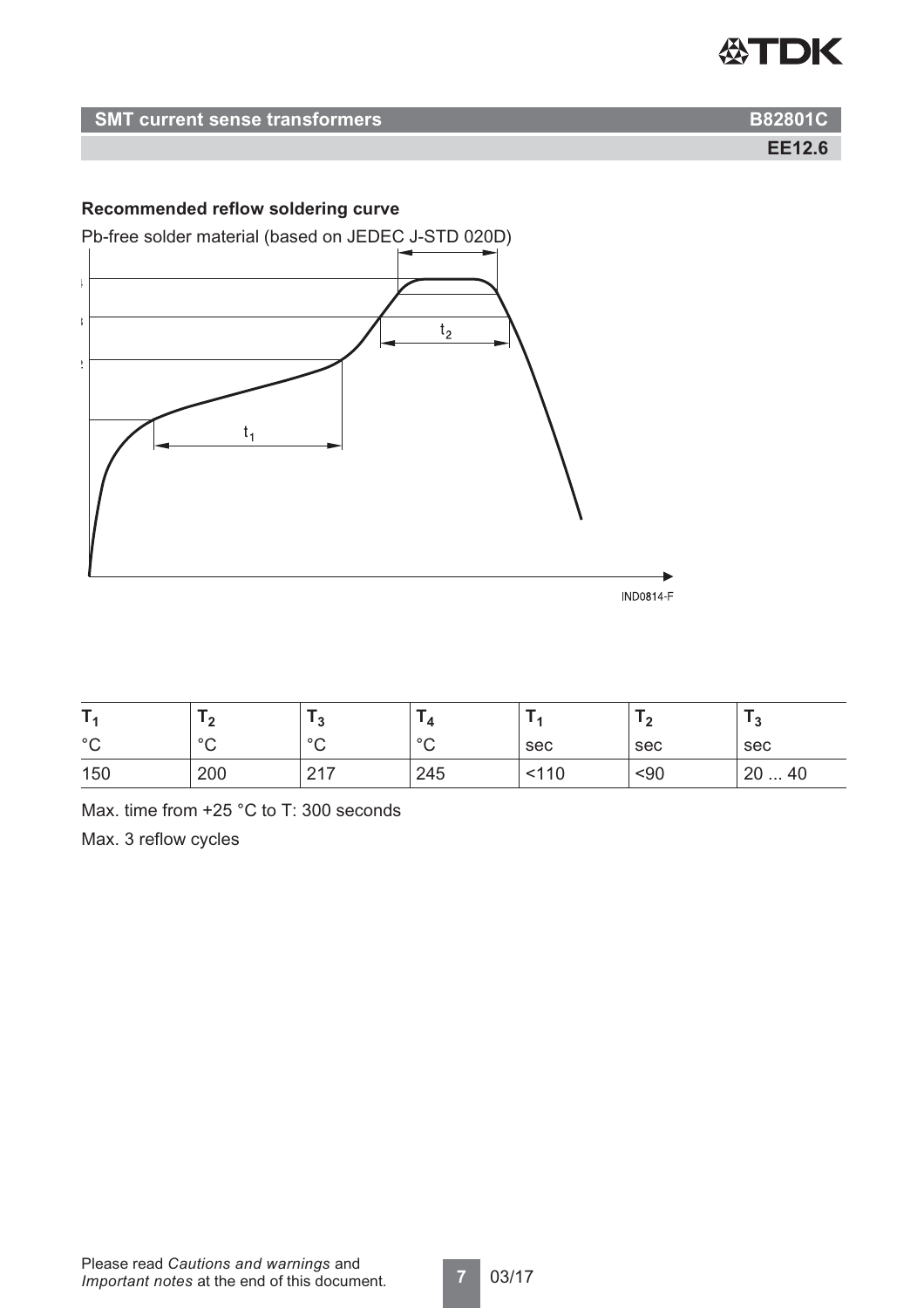

**Cautions and warnings**

### **SMD**

- Please note the recommendations in our Inductors data book (latest edition) and in the data sheets.
	- Particular attention should be paid to the derating curves given there.
	- The soldering conditions should also be observed. Temperatures quoted in relation to wave soldering refer to the pin, not the housing.
- If the components are to be washed varnished it is necessary to check whether the washing varnish agent that is used has a negative effect on the wire insulation, any plastics that are used, or on glued joints. In particular, it is possible for washing varnish agent residues to have a negative effect in the long-term on wire insulation.

Washing processes may damage the product due to the possible static or cyclic mechanical loads (e.g. ultrasonic cleaning). They may cause cracks to develop on the product and its parts, which might lead to reduced reliability or lifetime.

- The following points must be observed if the components are potted in customer applications:
	- Many potting materials shrink as they harden. They therefore exert a pressure on the plastic housing or core. This pressure can have a deleterious effect on electrical properties, and in extreme cases can damage the core or plastic housing mechanically.
	- It is necessary to check whether the potting material used attacks or destroys the wire insulation, plastics or glue.
	- The effect of the potting material can change the high-frequency behaviour of the components.
- Ferrites are sensitive to direct impact. This can cause the core material to flake, or lead to breakage of the core.
- Even for customer-specific products, conclusive validation of the component in the circuit can only be carried out by the customer.

#### **Display of ordering codes for EPCOS products**

The ordering code for one and the same product can be represented differently in data sheets, data books, other publications and the website of EPCOS, or in order-related documents such as shipping notes, order confirmations and product labels. **The varying representations of the ordering codes are due to different processes employed and do not affect the specifications of the respective products**. Detailed information can be found on the Internet under www.epcos.com/orderingcodes.